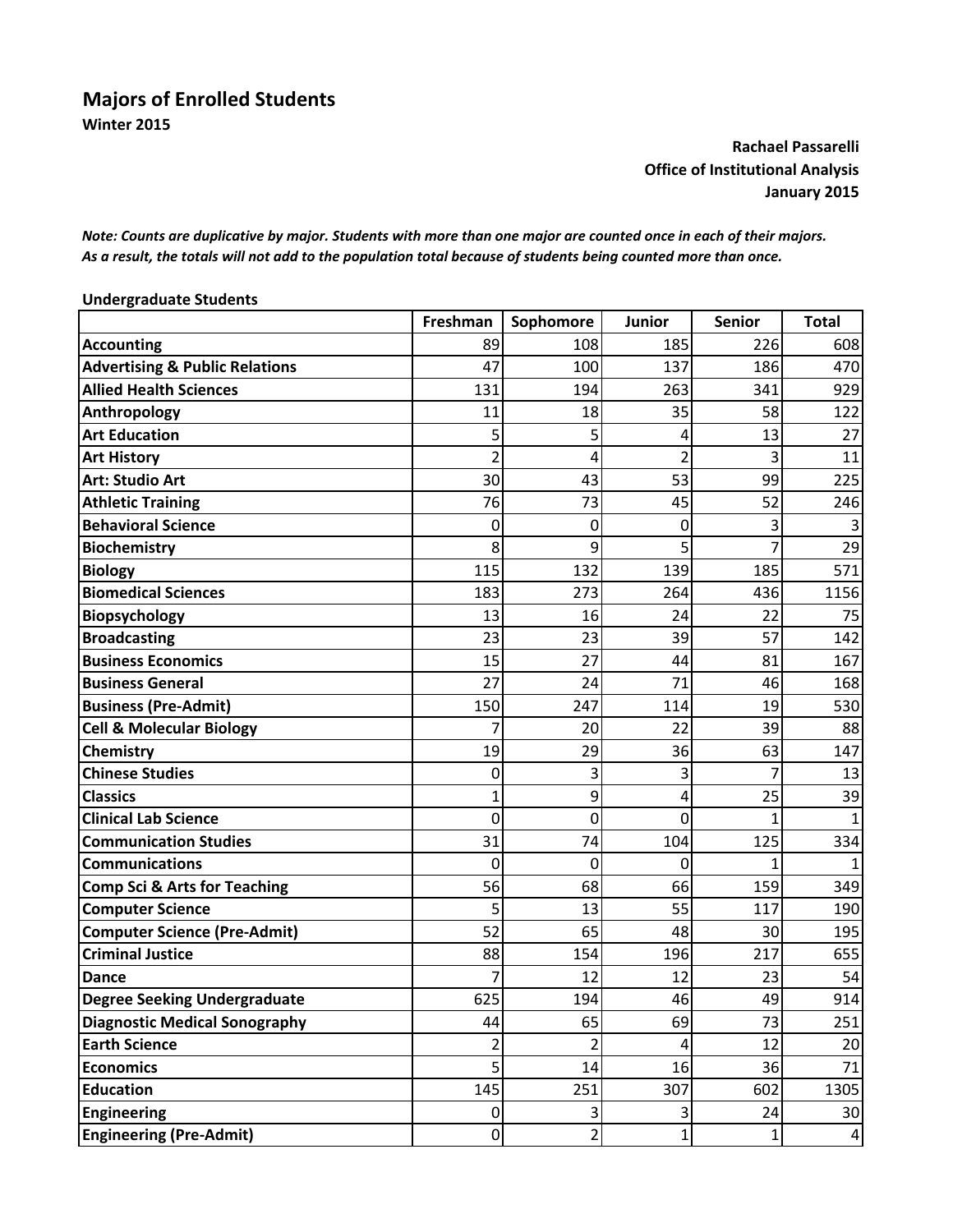|                                                   | Freshman       | Sophomore               | Junior         | <b>Senior</b>  | <b>Total</b> |
|---------------------------------------------------|----------------|-------------------------|----------------|----------------|--------------|
| <b>Engineering, Computer</b>                      | 0              |                         | 9              | 28             | 40           |
| <b>Engineering, Computer (Pre-Admit)</b>          | 20             | 36                      | 13             | 5              | 74           |
| <b>Engineering, Electrical</b>                    | 0              | 4                       | 14             | 44             | 62           |
| <b>Engineering, Electrical (Pre-Admit)</b>        | 39             | 42                      | 24             | 13             | 118          |
| <b>Engineering, Interdisciplinary</b>             | 0              | 0                       |                | 4              |              |
| <b>Engineering, Interdisciplinary (Pre-Admit)</b> | 22             | 12                      | $\overline{2}$ | $\mathbf{1}$   | 37           |
| <b>Engineering, Mechanical</b>                    |                | 3                       | 15             | 117            | 136          |
| <b>Engineering, Mechanical (Pre-Admit)</b>        | 132            | 165                     | 81             | 37             | 415          |
| <b>Engineering, Product Dsgn &amp; Mfg</b>        | 0              |                         | 14             | 37             | 52           |
| Engineering, Product Dsgn & Mfg (Pre-Admit)       | 44             | 27                      | 18             | 9              | 98           |
| <b>English</b>                                    | 83             | 112                     | 151            | 278            | 624          |
| Entrepreneurship                                  | 9              | 2                       | 6              | 2              | 19           |
| <b>Exercise Science</b>                           | 160            | 210                     | 225            | 384            | 979          |
| <b>Film Video</b>                                 | 53             | 62                      | 63             | 104            | 282          |
| <b>Finance</b>                                    | 57             | 108                     | 172            | 272            | 609          |
| French                                            | $\overline{2}$ | 4                       | 16             | 15             | 37           |
| <b>General Management</b>                         | 16             | 15                      | 13             | 3              | 47           |
| Geography                                         | 3              | 10                      | 21             | 23             | 57           |
| Geology                                           | 8              | 18                      | 28             | 36             | 90           |
| <b>Geology-Chemistry</b>                          | 1              | 2                       |                | 1              | 6            |
| German                                            | 3              | 2                       | 5              | 9              | 19           |
| <b>Group Social Studies</b>                       | 29             | 53                      | 66             | 148            | 296          |
| <b>Health Communication</b>                       | 8              | 16                      | 31             | 37             | 92           |
| <b>Health Professions</b>                         | 0              | 0                       | 0              | 14             | 14           |
| <b>Health Science</b>                             | 0              | 1                       | 0              | 0              |              |
| <b>History</b>                                    | 17             | 35                      | 30             | 95             | 177          |
| <b>Hospitality Tourism Management</b>             | 31             | 101                     | 149            | 187            | 468          |
| <b>Human Resources Management</b>                 | 9              | 11                      | 9              | 1              | 30           |
| <b>Information Systems</b>                        | 1              | 9                       | 19             | 60             | 89           |
| <b>Information Systems (Pre-Admit)</b>            | 17             | 42                      | 41             | 17             | 117          |
| <b>Integrated Science</b>                         | $\overline{4}$ | 18                      | 35             | 61             | 118          |
| <b>International Business</b>                     | 31             | 36                      | 35             | 59             | 161          |
| <b>International Relations</b>                    | 11             | 30                      | 41             | 59             | 141          |
| Journalism                                        | 10             | 15                      | 17             | 20             | 62           |
| <b>Legal Studies</b>                              | 14             | 22                      | 37             | 52             | 125          |
| <b>Liberal Studies</b>                            | 3              | 22                      | 91             | 152            | 268          |
| Management                                        | 12             | 83                      | 127            | 280            | 502          |
| <b>Marketing</b>                                  | 95             | 129                     | 216            | 306            | 746          |
| <b>Mathematics</b>                                | 42             | 64                      | 80             | 167            | 353          |
| <b>Medical Imaging/Radiation Sci</b>              | $\overline{2}$ | $\overline{\mathbf{c}}$ | 0              | 1              |              |
| <b>Medical Laboratory Science</b>                 | 10             | 17                      | 13             | 48             | 88           |
| <b>Music</b>                                      | 29             | 45                      | 49             | 96             | 219          |
| <b>Natural Resources Mgmt</b>                     | 16             | 43                      | 65             | 87             | 211          |
| <b>Non Degree Undergraduate</b>                   | 101            | 5                       | $\mathbf 0$    | $\overline{2}$ | 108          |
| <b>Nursing</b>                                    | 5              | 47                      | 107            | 328            | 487          |
| <b>Nursing (Pre-Admit)</b>                        | 211            | 190                     | 85             | 63             | 549          |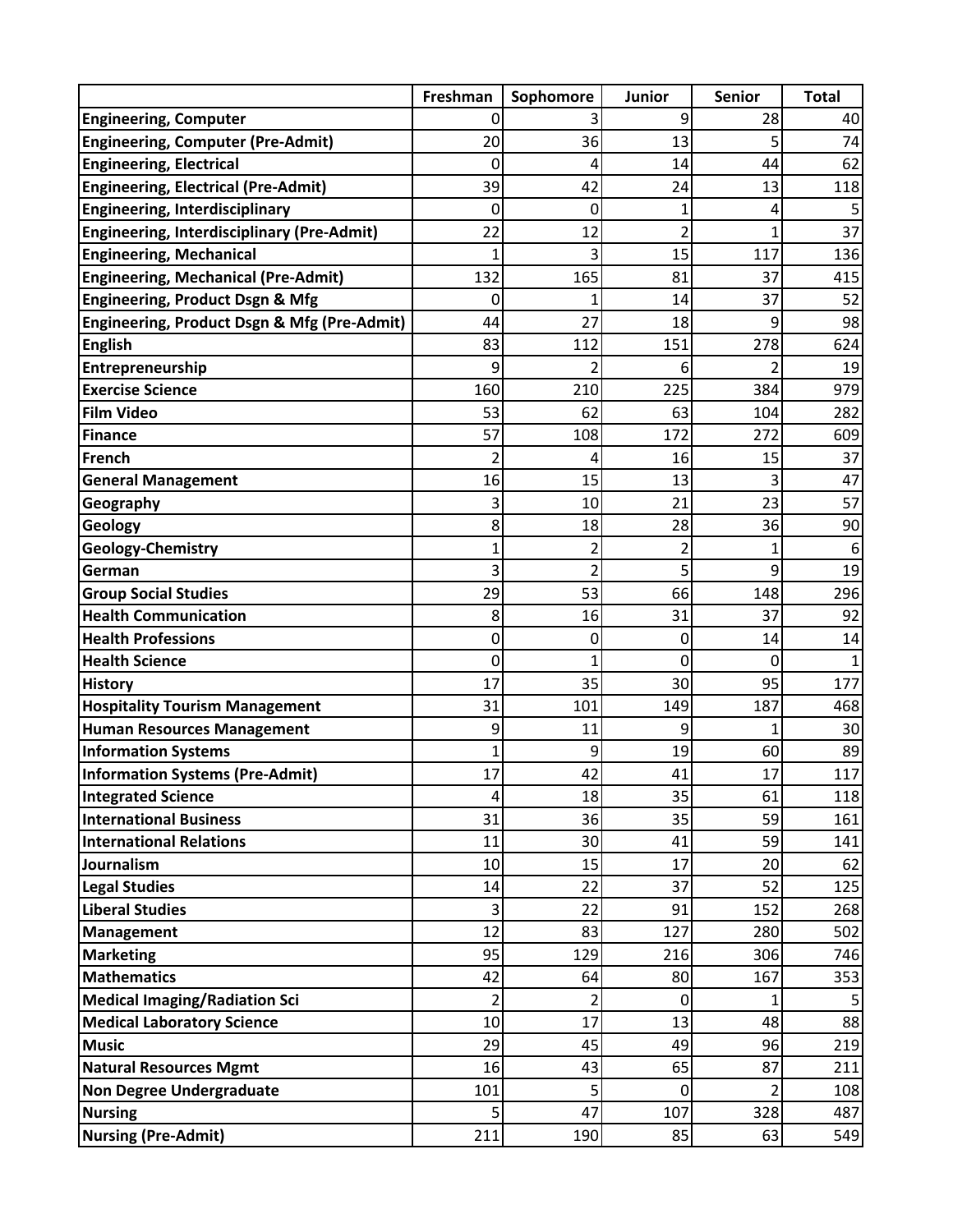|                                          | Freshman       | Sophomore | <b>Junior</b> | <b>Senior</b> | <b>Total</b> |
|------------------------------------------|----------------|-----------|---------------|---------------|--------------|
| <b>Occupational Safety/Health Mgt</b>    |                | 12        | 16            | 31            | 63           |
| <b>Operations Management</b>             |                |           |               | 0             |              |
| Philosophy                               | 0              | 7         | 18            | 35            | 60           |
| Photography                              | 13             | 19        | 22            | 38            | 92           |
| <b>Physical Education</b>                | 16             | 48        | 48            | 115           | 227          |
| <b>Physics</b>                           | 8              | 9         | 8             | 27            | 52           |
| <b>Political Science</b>                 | 25             | 41        | 44            | 79            | 189          |
| <b>Pre-Med Tech</b>                      | 187            | 193       | 158           | 105           | 643          |
| <b>Pre-Medical Lab Science</b>           | 0              | 0         |               | 0             |              |
| <b>Psychology</b>                        | 153            | 208       | 294           | 412           | 1067         |
| <b>Public Administration</b>             | 0              | 0         |               |               |              |
| <b>Public and Nonprofit Admin</b>        | 8              | 40        | 72            | 103           | 223          |
| <b>Radiation Therapy</b>                 | 21             | 20        | 14            | 35            | 90           |
| <b>Radiologic &amp; Imaging Sciences</b> | 10             | 12        | 13            | 15            | 50           |
| <b>Religious Studies</b>                 |                | 3         | 5             | 3             | 12           |
| <b>Russian Studies</b>                   | 0              | 0         | 0             | 3             | 3            |
| <b>Social Work</b>                       | 52             | 78        | 147           | 219           | 496          |
| <b>Sociology</b>                         | 2              | 25        | 50            | 69            | 146          |
| <b>Spanish</b>                           | 13             | 27        | 32            | 71            | 143          |
| <b>Special Education</b>                 | 53             | 59        | 57            | 154           | 323          |
| <b>Statistics</b>                        | 8              | 22        | 33            | 60            | 123          |
| <b>Supply Chain Management</b>           | 22             | 39        | 60            | 73            | 194          |
| <b>Theatre</b>                           | 10             | 9         | 11            | 17            | 47           |
| <b>Therapeutic Recreation</b>            | 18             | 25        | 34            | 56            | 133          |
| <b>Women and Gender Studies</b>          | $\overline{2}$ | 7         | 23            | 24            | 56           |
| <b>Writing</b>                           | 17             | 40        | 55            | 83            | 195          |

## **Graduate Students**

|                                     | <b>Certificate</b> | <b>Masters</b> | <b>Doctorate</b> |
|-------------------------------------|--------------------|----------------|------------------|
| <b>Accounting</b>                   |                    | 87             |                  |
| <b>Biology</b>                      |                    | 30             | 0                |
| <b>Biomedical Sciences</b>          |                    | 9              | 0                |
| <b>Biostatistics</b>                |                    | 37             | 0                |
| <b>Business General</b>             |                    | 208            | 0                |
| <b>Cell &amp; Molecular Biology</b> |                    | 31             | 0                |
| <b>Clinical Research Trials Mgt</b> |                    |                |                  |
| <b>Communications</b>               |                    | 51             | 0                |
| <b>Computer Information Systems</b> |                    | 80             | 0                |
| <b>Criminal Justice</b>             |                    | 22             | 0                |
| <b>Database Mangement</b>           |                    |                | 0                |
| <b>Educational Leadership</b>       |                    | 337            | 0                |
| <b>Educational Technology</b>       |                    | 53             | 0                |
| <b>Engineering</b>                  |                    | 58             | 0                |
| <b>English</b>                      |                    | 31             | 0                |
| <b>General Education</b>            |                    | 86             | 0                |
| <b>Health Administration</b>        |                    | 73             | 0                |